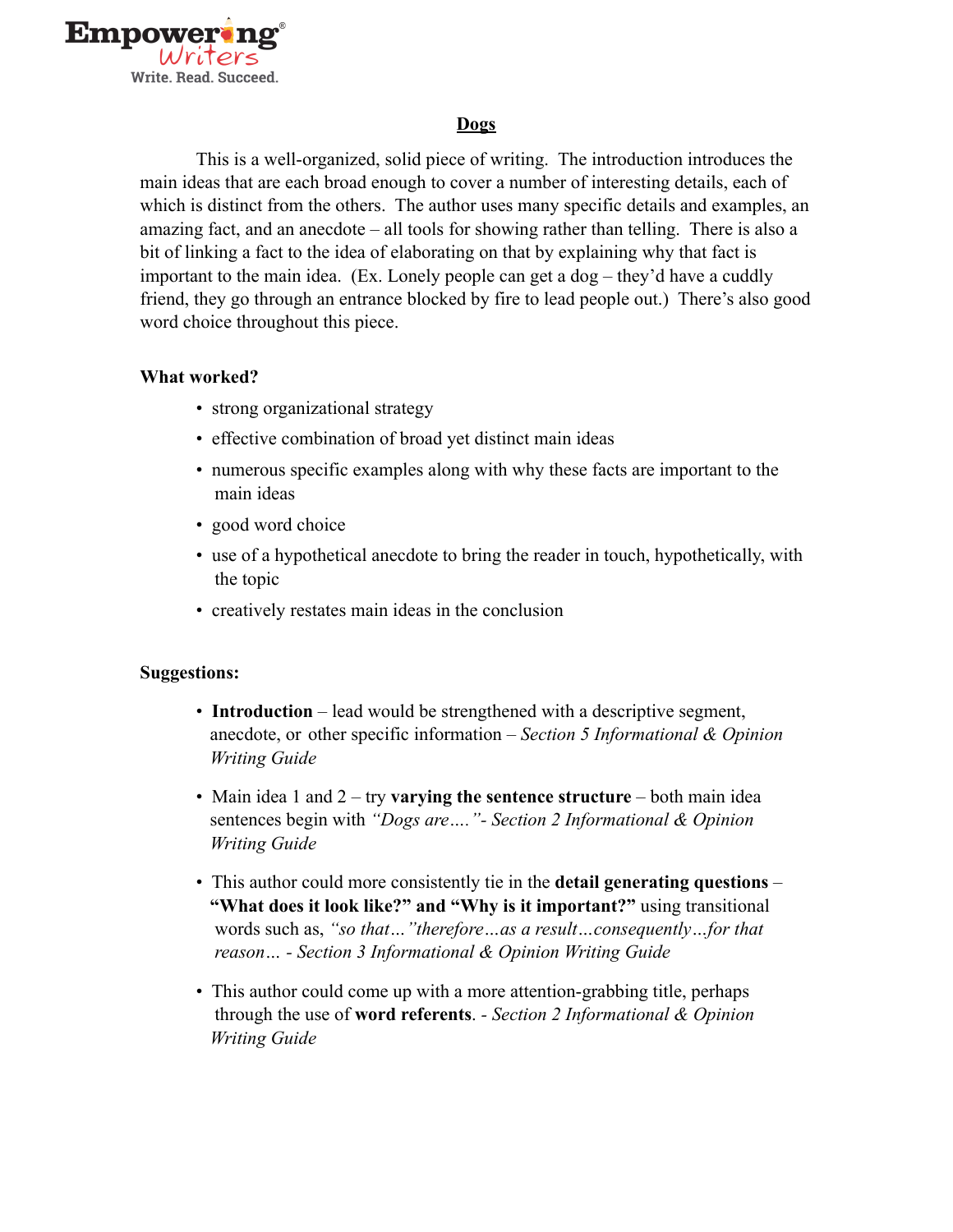

I think dogs are the best friends a kid could ever have! Dogs make great pets because they are good companions and they are helpful. However, they are a big responsibility to take care of.

Dogs are great companions. Many are loyal, and will not disobey their masters. For example, my dog, Casey, always listens to my stepfather. Puppies are energetic and very playful. They love kids, and they like to play with them. Dogs like to play games such as fetch or tug-of-war. Whenever people are lonely, they could get a dog. That way, they will have a cuddly friend to hang around with. Many small dogs like to curl up in their owner's lap and fall asleep. Dogs are really nice companions.

Dogs are very helpful. They are used in many jobs because of their great sense of smell and hearing. Fire dogs help in fires. They save people by going through an entrance that is blocked by fire and leading the person out. Sled dogs, such as Samoyeds, race other sleds or help their owner get to a place he or she wants to go to. You might think a musher says "mush" when they want to make the dogs run, but they really say, "Hike!" Another job is that dogs can help blind people get to places without another person. They are attached to a special leash, and if the person swims, they have to swim, also. That way the person doesn't swim too far. Visiting dogs also have important jobs. They visit hospitals to make sick people happy. Once my teacher read our class the book titled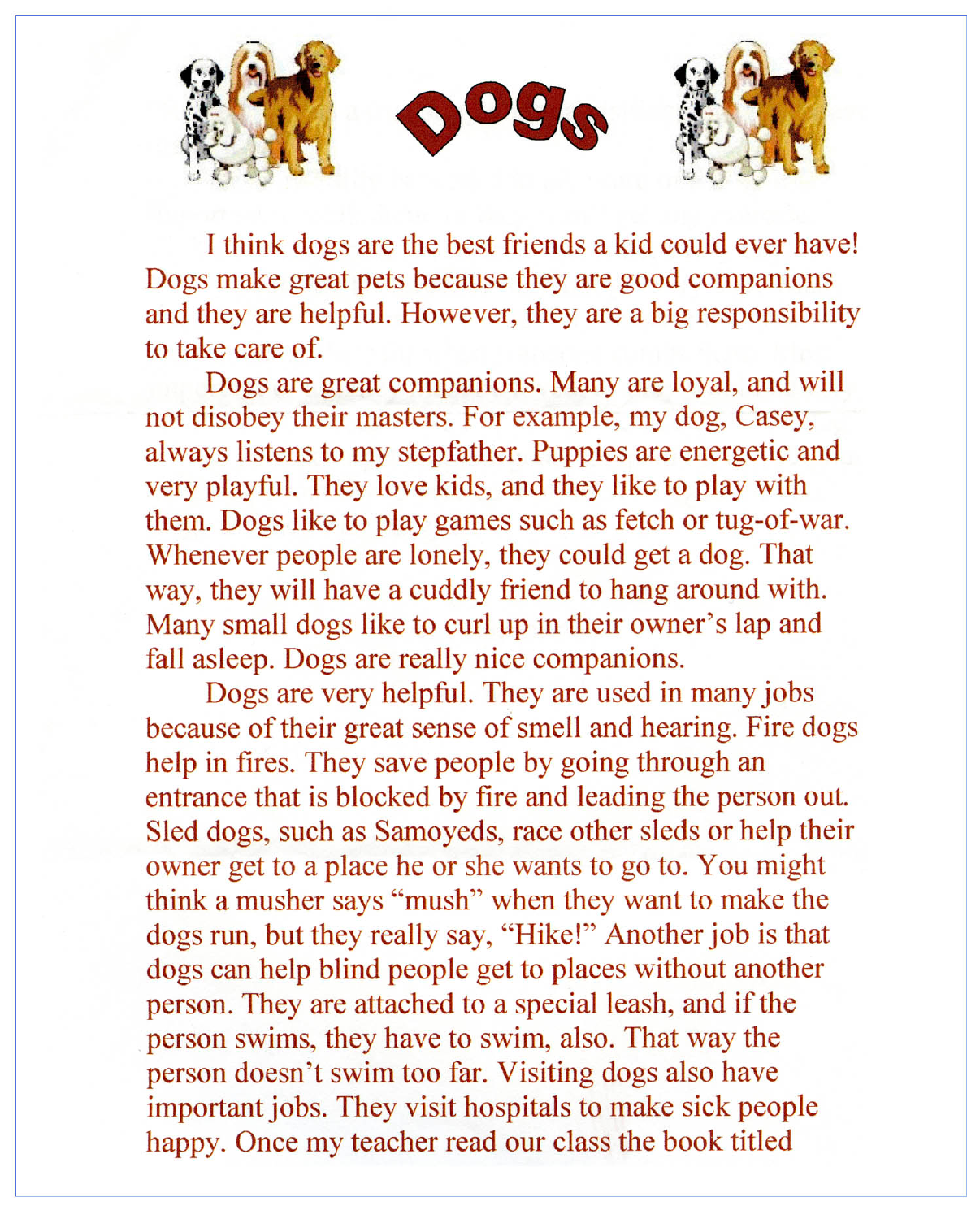

I think dogs are the best friends a kid could ever have! Dogs make great pets because they are good companions and they are helpful. However, they are a big responsibility to take-care of main ideas 1,2,3

Dogs are great companions. Many are loyal, and will pot disobey their masters. For example, my dog, Casey, Nalway's listens to my stepfather. Puppies are energetic and very playful. They love kids, and they like to play with them. Dogs like to play games such as fetch or tug-of-war. Whenever people are lonely, they could get a dog. That les way, they will have a cuddly friend to hang around with. Many small dogs like to curl up in their owner's lap and fall asleep.(Dogs are really nice companions) redurdant Dogs are very helpful. They are used in many jobs because of their great sense of smell and hearing. Fire dog help in fires. They save people by going through an entrance that is blocked by fire and leading the person out. Sled dogs, such as Samoyeds, race other sleds or help their auf Solid Information owner get to a place he or she, wants to go to. You might wants think a musher says<sup>om</sup> mush<sup>9</sup> when they want to make the dogs run, but they really say, "Hike!" Another job is that dogs can help blind people get to places without another person. They are attached to a special leash, and if the person swims, they have to swim, also. That way the person doesn't swim too far. Visiting dogs also have important jobs. They visit hospitals to make sick people happy. Once my teacher read our class the book titled Canecdote!